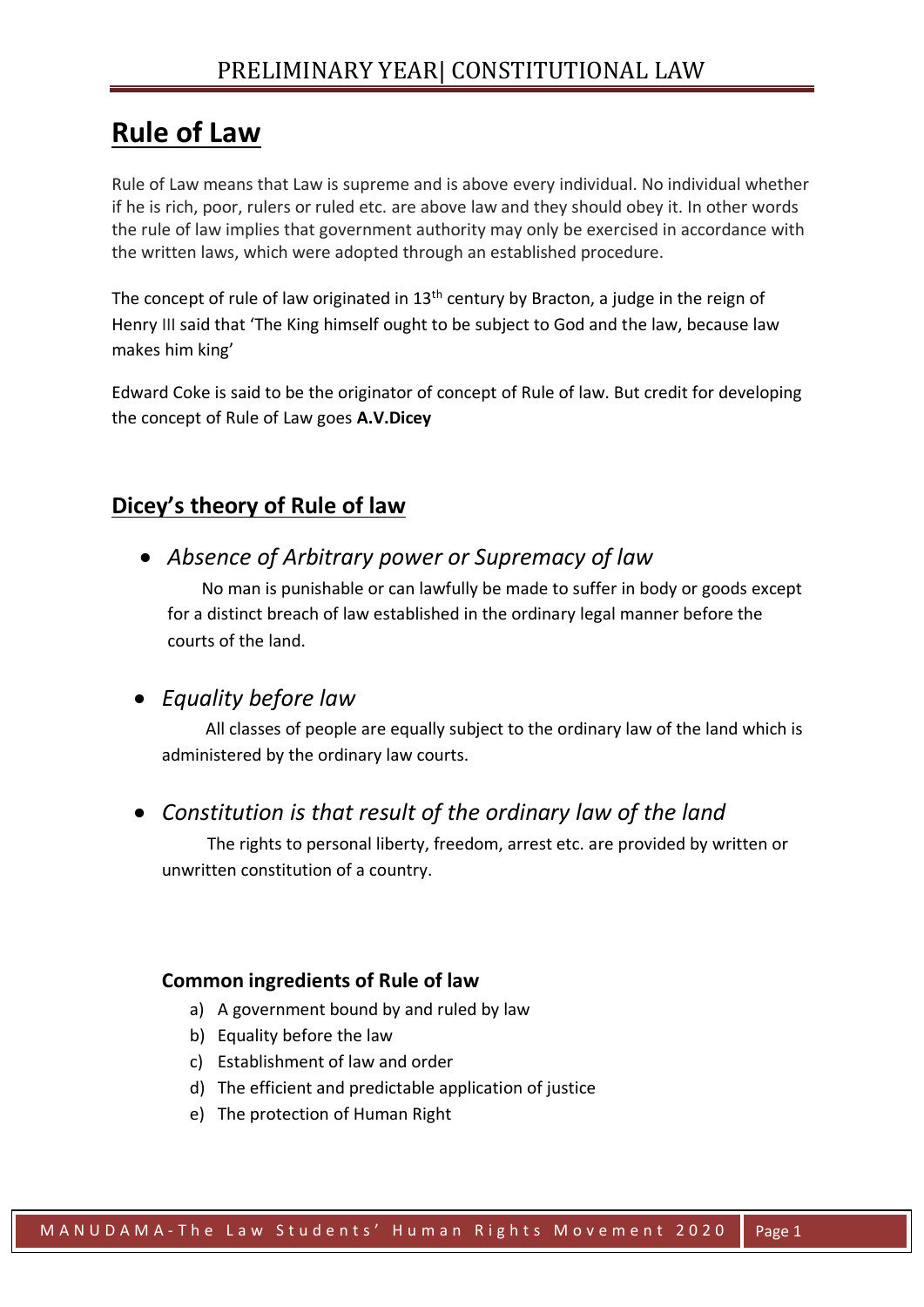## **Rule of law in Modern Sense**

Today Dicey's theory of rule cannot be accepted in its totality. But the modern concept is fairly wide and can be ideal for any government to achieve and it is developed by **International commission of Jurists known as Delhi Declaration, 1961**

According to this formulation, the Rule of Law implies that the functions of the government in a free society should be exercised as to create conditions in which the dignity (not only the recognition of certain civil or political rights but also creation of social, economical, educational etc. which are essential to full development of his personality) of a man as an individual is upheld.

#### **According to Davis there are 7 principle meaning of the term Rule of Law,**

- 1) Law and Order
- 2) Fixed rules
- 3) Elimination of discretion
- 4) Due process of law and fairness
- 5) Natural law or observance of the principles of natural justice
- 6) Preference for judges and ordinary courts of law to executive authorities an administrative tribunals
- 7) Judicial review of administrative actions

**''In proper sense rule of law implies a democratic system, a constitutional government where criticism of the government is not only permissible but also a positive merit and where parties based on competing politics or interests are not only allowed but encouraged. Where this exist the other consequences of rule of law must follow''**

**-Sir Ivor Jennings**